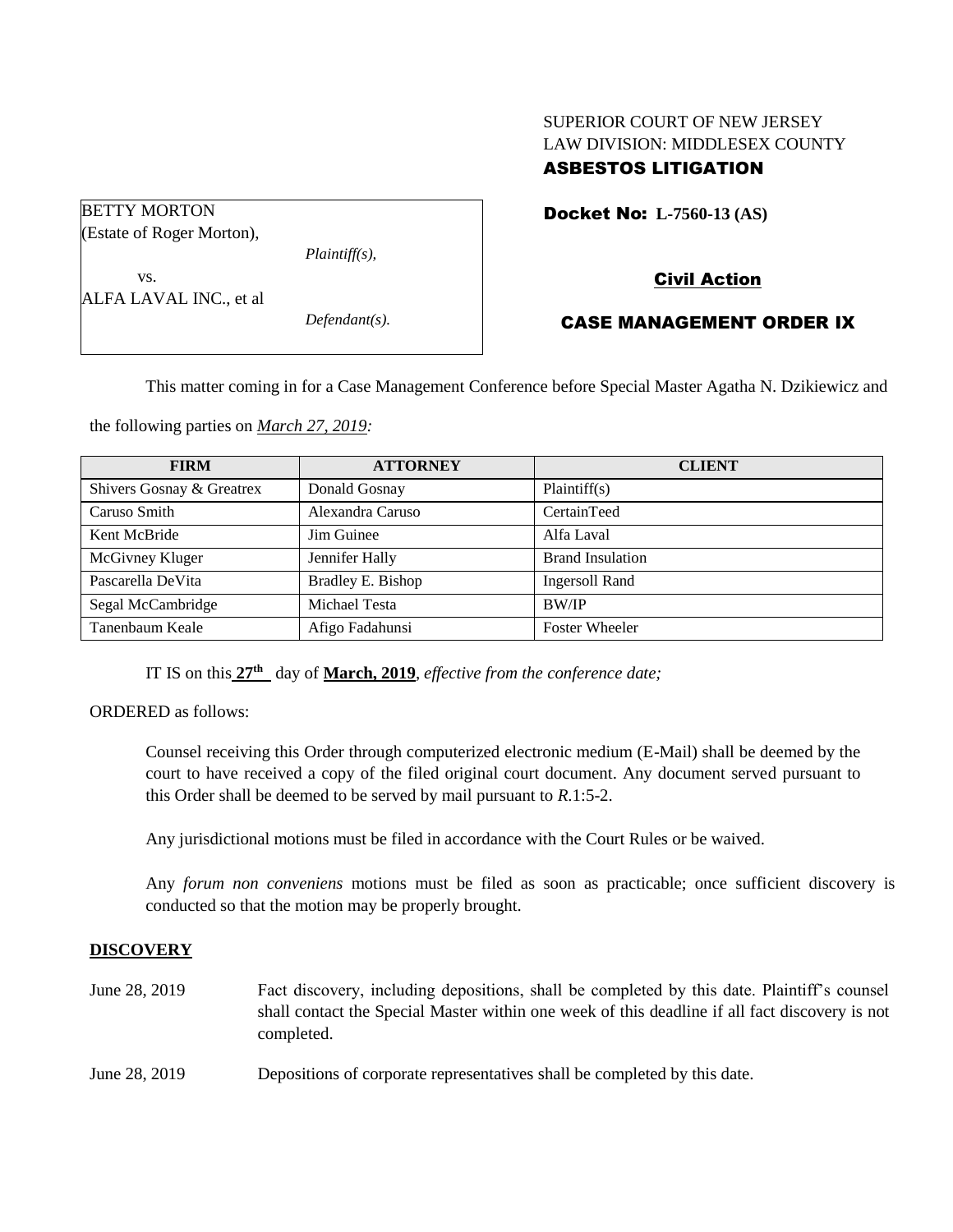### **EARLY SETTLEMENT**

July 12, 2019 Settlement demands shall be served on all counsel and the Special Master by this date.

#### **MEDICAL EXPERT REPORT**

November 1, 2019 Defendants shall identify its medical experts and serve medical reports, if any, by this date. In addition, defendants shall notify plaintiff's counsel (as well as all counsel of record) of a joinder in an expert medical defense by this date.

## **LIABILITY EXPERT REPORTS**

September 16, 2019 Plaintiff shall identify its liability experts and serve liability expert reports by this date or waive any opportunity to rely on liability expert testimony.

November 1, 2019 Defendants shall identify its liability experts and serve liability expert reports, if any, by this date or waive any opportunity to rely on liability expert testimony.

### **SUMMARY JUDGMENT MOTION PRACTICE**

- July 12, 2019 Plaintiff's counsel shall advise, in writing, of intent not to oppose motions by this date.
- August 2, 2019 Summary judgment motions shall be filed no later than this date.
- August 30, 2019 Last return date for summary judgment motions.

#### **ECONOMIST EXPERT REPORTS**

- September 16, 2019 Plaintiff shall identify its expert economists and serve expert economist report(s), if any, by this date or waive any opportunity to rely on economic expert testimony.
- November 1, 2019 Defendants shall identify its expert economists and serve expert economist report(s), if any, by this date or waive any opportunity to rely on economic expert testimony.

#### **EXPERT DEPOSITIONS**

November 29, 2019 Expert depositions shall be completed by this date. To the extent that plaintiff and defendant generic experts have been deposed before, the parties seeking that deposition in this case must file an application before the Special Master and demonstrate the necessity for that deposition. To the extent possible, documents requested in a deposition notice directed to an expert shall be produced three days in advance of the expert deposition. The expert shall not be required to produce documents that are readily accessible in the public domain.

#### **PRE-TRIAL AND TRIAL**

June 27, 2019 The settlement conference previously scheduled on this date is **cancelled**.

 $\_$  ,  $\_$  ,  $\_$  ,  $\_$  ,  $\_$  ,  $\_$  ,  $\_$  ,  $\_$  ,  $\_$  ,  $\_$  ,  $\_$  ,  $\_$  ,  $\_$  ,  $\_$  ,  $\_$  ,  $\_$  ,  $\_$  ,  $\_$  ,  $\_$  ,  $\_$  ,  $\_$  ,  $\_$  ,  $\_$  ,  $\_$  ,  $\_$  ,  $\_$  ,  $\_$  ,  $\_$  ,  $\_$  ,  $\_$  ,  $\_$  ,  $\_$  ,  $\_$  ,  $\_$  ,  $\_$  ,  $\_$  ,  $\_$  ,